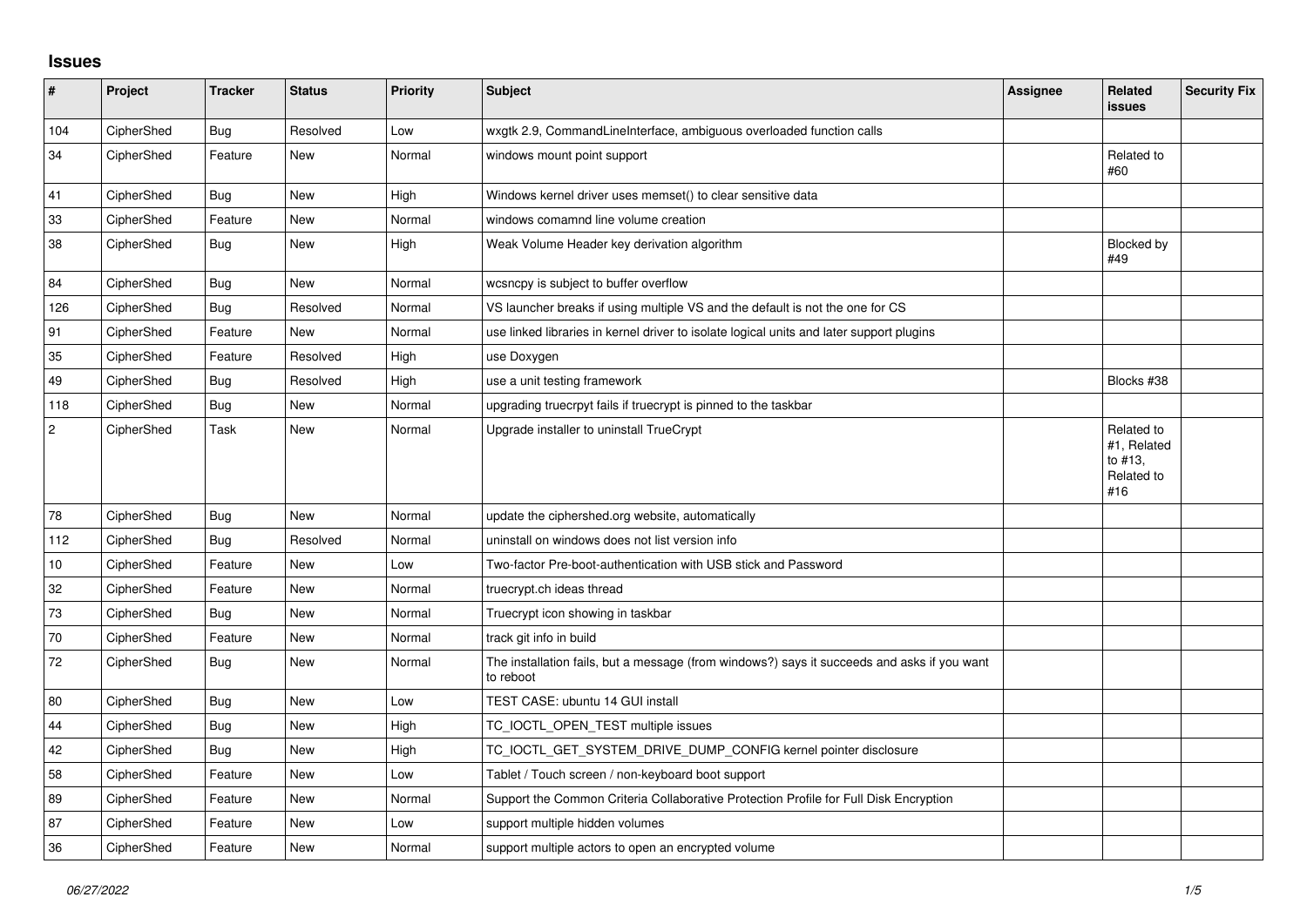| $\sharp$ | Project    | <b>Tracker</b> | <b>Status</b> | <b>Priority</b> | <b>Subject</b>                                                                                              | Assignee | Related<br><b>issues</b> | <b>Security Fix</b> |
|----------|------------|----------------|---------------|-----------------|-------------------------------------------------------------------------------------------------------------|----------|--------------------------|---------------------|
| 122      | CipherShed | Feature        | New           | Normal          | support key escrow                                                                                          |          | Related to<br>#68        |                     |
| 102      | CipherShed | Feature        | <b>New</b>    | Normal          | support for serial console in bootloader                                                                    |          |                          |                     |
| 93       | CipherShed | Feature        | New           | Normal          | support "quick" encrypt for new media (especially flash/SSD)                                                |          |                          |                     |
| 121      | CipherShed | Feature        | New           | Normal          | Support "not" burning CD on encrypting disk operation                                                       |          | Related to<br>#68        |                     |
| 100      | CipherShed | Feature        | New           | Normal          | Suggestion 4-Display the consequences of an action immediately (Immediacy of<br>consequences)               |          |                          |                     |
| 99       | CipherShed | Feature        | New           | Normal          | Suggestion 3-Separate required and optional input parameters                                                |          |                          |                     |
| 88       | CipherShed | <b>Bug</b>     | New           | Normal          | smart card support for containers                                                                           |          |                          |                     |
| 57       | CipherShed | Feature        | New           | Normal          | Skein support                                                                                               |          |                          |                     |
| 39       | CipherShed | <b>Bug</b>     | New           | High            | Sensitive information might be paged out from kernel stacks                                                 |          |                          |                     |
| 54       | CipherShed | Feature        | New           | Low             | Self Destruct Password                                                                                      |          |                          |                     |
| 64       | CipherShed | Task           | New           | Normal          | Rewrite or remove LongReverse in Common/DIgcode.c                                                           |          |                          |                     |
| 113      | CipherShed | Bug            | Resolved      | Normal          | remove the donate screen from the installer                                                                 |          |                          |                     |
| 52       | CipherShed | Feature        | New           | Low             | recovery utility & tools                                                                                    |          | Related to<br>#59        |                     |
| 65       | CipherShed | Feature        | New           | Normal          | pure 64 bit version for windows                                                                             |          | Related to<br>#63        |                     |
| 66       | CipherShed | Feature        | <b>New</b>    | Normal          | provide robust API for usermode interaction with kernel driver                                              |          |                          |                     |
| 67       | CipherShed | Feature        | <b>New</b>    | Normal          | print a backup                                                                                              |          |                          |                     |
| 53       | CipherShed | Feature        | <b>New</b>    | Low             | Portable / non-admin volume browser                                                                         |          |                          |                     |
| 95       | CipherShed | <b>Bug</b>     | New           | Normal          | Platform/SystemException.h and Common/Exception.h define the same class/struct                              |          |                          |                     |
| 71       | CipherShed | Bug            | <b>New</b>    | High            | passwords using non-ascii                                                                                   |          |                          |                     |
| 61       | CipherShed | Feature        | New           | Normal          | optionally support TPM                                                                                      |          |                          |                     |
| 59       | CipherShed | <b>Bug</b>     | New           | Low             | optimized rescue disk                                                                                       |          | Related to<br>#52        |                     |
| 110      | CipherShed | <b>Bug</b>     | New           | High            | Open Crypto Audit Project TrueCrypt CS-TC-4 - Unauthenticated ciphertext in volume<br>headers               |          |                          |                     |
| 109      | CipherShed | <b>Bug</b>     | <b>New</b>    | High            | Open Crypto Audit Project TrueCrypt CS-TC-3 - Keyfile mixing is not cryptographically sound                 |          |                          |                     |
| 108      | CipherShed | <b>Bug</b>     | New           | Urgent          | Open Crypto Audit Project TrueCrypt CS-TC-2 - AES implementation susceptible to<br>cache-timing attacks     |          |                          |                     |
| 107      | CipherShed | <b>Bug</b>     | New           | Immediate       | Open Crypto Audit Project TrueCrypt CS-TC-1 - CryptAcquireContext may silently fail in<br>unusual scenarios |          |                          |                     |
| 37       | CipherShed | <b>Bug</b>     | <b>New</b>    | High            | Open Crypto Audit Project issues                                                                            |          |                          |                     |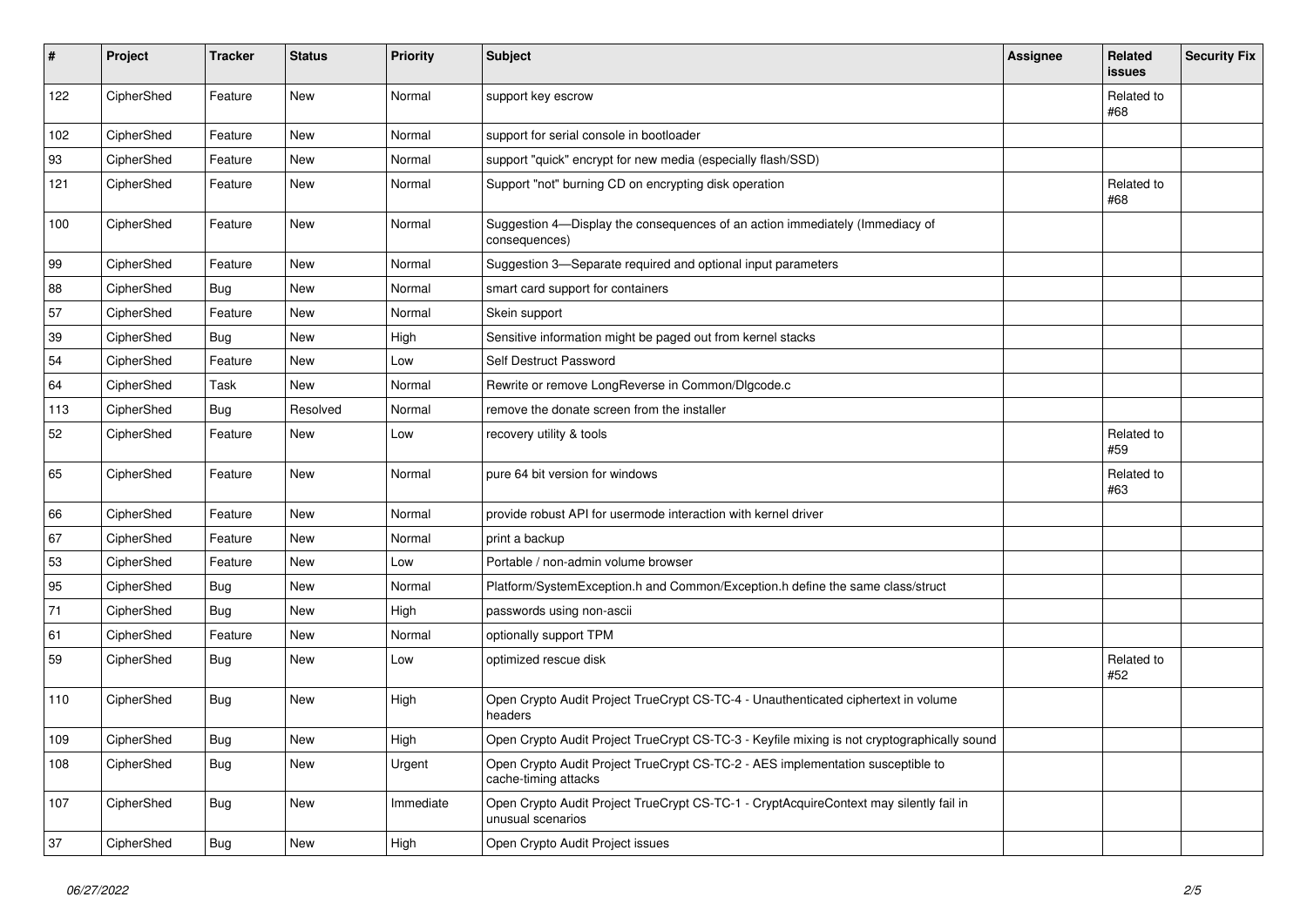| $\vert$ # | Project    | <b>Tracker</b> | <b>Status</b> | <b>Priority</b> | <b>Subject</b>                                                      | <b>Assignee</b> | Related<br>issues | <b>Security Fix</b> |
|-----------|------------|----------------|---------------|-----------------|---------------------------------------------------------------------|-----------------|-------------------|---------------------|
| 40        | CipherShed | Bug            | New           | High            | Multiple issues in the bootloader decompressor                      |                 |                   |                     |
| 46        | CipherShed | <b>Bug</b>     | New           | High            | MountVolume() device check bypass                                   |                 |                   |                     |
| 21        | CipherShed | <b>Bug</b>     | New           | High            | Method of mounting may be exploited                                 |                 |                   |                     |
| 76        | CipherShed | Bug            | New           | Normal          | MakeSelfExtractingPackage used in CI cannot have dialog boxes       |                 |                   |                     |
| 125       | CipherShed | <b>Bug</b>     | Resolved      | Normal          | Makefile for bootloader fails on case sensitive filesystem          |                 |                   |                     |
| 86        | CipherShed | <b>Bug</b>     | Resolved      | Normal          | Make ciphershed window titlebars different                          |                 |                   |                     |
| 45        | CipherShed | <b>Bug</b>     | New           | High            | MainThreadProc() integer overflow                                   |                 |                   |                     |
| 123       | CipherShed | Bug            | New           | Normal          | losetup anomaly with OpenSUSE 13.1                                  |                 |                   |                     |
| 50        | CipherShed | Feature        | New           | Normal          | Linux FDE                                                           |                 | Related to<br>#5  |                     |
| 26        | CipherShed | Bug            | New           | Normal          | Large External Drive Support on Mac (>512byte sector size)          |                 |                   |                     |
| 43        | CipherShed | Bug            | New           | High            | IOCTL_DISK_VERIFY integer overflow                                  |                 |                   |                     |
| 124       | CipherShed | Feature        | New           | Normal          | investigate switch to FUDforum from phpBB                           |                 |                   |                     |
| 69        | CipherShed | Feature        | New           | Low             | integration test: mounting and sharing volumes                      |                 |                   |                     |
| 96        | CipherShed | Feature        | New           | Normal          | installer to incorporate a post-installation quick-start wizard     |                 |                   |                     |
| 74        | CipherShed | <b>Bug</b>     | New           | Normal          | Hardcoded Build date in Help->About window                          |                 |                   |                     |
| 47        | CipherShed | Bug            | New           | High            | GetWipePassCount() / WipeBuffer() can cause BSOD                    |                 |                   |                     |
| 8         | CipherShed | Task           | New           | Normal          | Get graphics artist to work on artwork, icons                       |                 |                   |                     |
| 56        | CipherShed | <b>Bug</b>     | New           | Low             | FreeBSD support                                                     |                 |                   |                     |
| 14        | CipherShed | <b>Bug</b>     | New           | Normal          | Fixes urls in ui (/applink? links)                                  |                 | Related to<br>#25 |                     |
| 3         | CipherShed | <b>Task</b>    | New           | Normal          | Finish initial bitmaps and icons                                    |                 |                   |                     |
| 117       | CipherShed | <b>Bug</b>     | Resolved      | High            | Failure to function when compiled with GCC 5                        |                 |                   |                     |
| 115       | CipherShed | Bug            | Resolved      | High            | fails to build on stretch due to overloaded constructors            |                 |                   |                     |
| 60        | CipherShed | Feature        | New           | Normal          | Enhanced UX - shell extension for container management              |                 | Related to<br>#34 |                     |
| 48        | CipherShed | Bug            | New           | High            | EncryptDataUnits() lacks error handling                             |                 |                   |                     |
| 79        | CipherShed | Feature        | <b>New</b>    | Low             | document a list of file systems compatible with Hidden Volume usage |                 |                   |                     |
| 85        | CipherShed | <b>Bug</b>     | New           | Normal          | Digcode.c is 9917 lines long, split it up                           |                 |                   |                     |
| 106       | CipherShed | Task           | New           | Low             | Disable GitHub issue tracker                                        |                 |                   |                     |
| 83        | CipherShed | <b>Bug</b>     | New           | Normal          | deduplicate file names                                              |                 |                   |                     |
| 81        | CipherShed | Feature        | New           | Normal          | Decrypt System drive via commandline                                |                 |                   |                     |
| 105       | CipherShed | <b>Bug</b>     | Resolved      | Low             | Debian Jessie Complication Error: wx3.0                             |                 |                   |                     |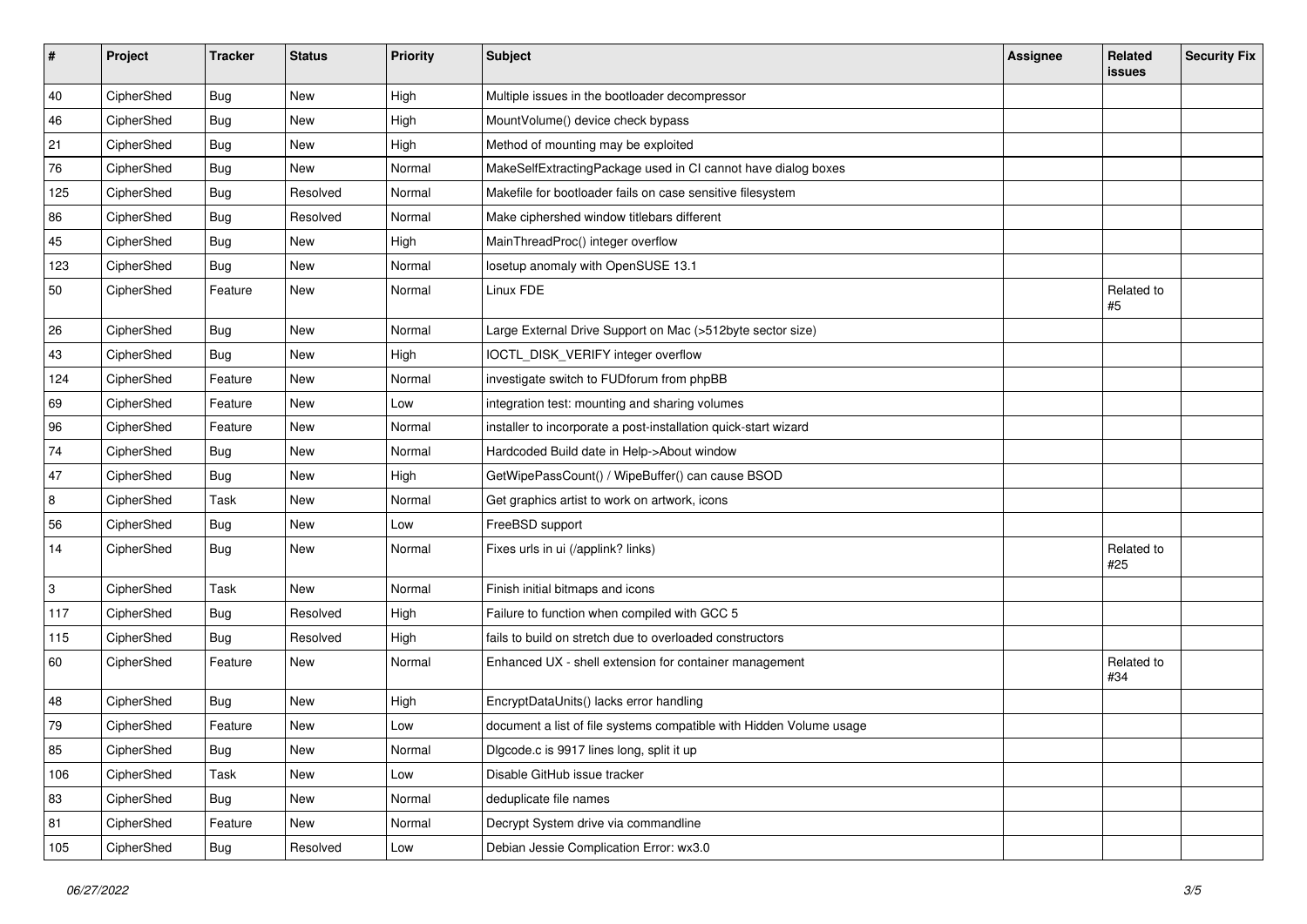| #              | Project    | <b>Tracker</b> | <b>Status</b> | Priority | Subject                                                                                                                                    | <b>Assignee</b> | Related<br><b>issues</b> | <b>Security Fix</b> |
|----------------|------------|----------------|---------------|----------|--------------------------------------------------------------------------------------------------------------------------------------------|-----------------|--------------------------|---------------------|
| 18             | CipherShed | Task           | <b>New</b>    | Normal   | Create rpm packaging                                                                                                                       |                 |                          |                     |
| 19             | CipherShed | Task           | New           | Normal   | Create pkgbuild for arch                                                                                                                   |                 |                          |                     |
| 20             | CipherShed | Task           | New           | Normal   | Create dmg for os x                                                                                                                        |                 |                          |                     |
| 17             | CipherShed | Task           | New           | Normal   | Create debian packaging                                                                                                                    |                 |                          |                     |
| 116            | CipherShed | <b>Bug</b>     | New           | Normal   | create an option for private/global volume mounting                                                                                        |                 |                          |                     |
| 103            | CipherShed | Task           | New           | Low      | <b>Const Correctness</b>                                                                                                                   |                 |                          |                     |
| 75             | CipherShed | Feature        | New           | Low      | code coverage - ConvertUTF.c                                                                                                               |                 |                          |                     |
| 94             | CipherShed | Bug            | New           | High     | CipherShed Volume Creation Wizard: Encryption of Host Protected Area":"Encryption of Host<br>Protected Area" class #32770 not initialized? |                 |                          |                     |
| 90             | CipherShed | Feature        | <b>New</b>    | Normal   | cipher setting preference file                                                                                                             |                 |                          |                     |
| 11             | CipherShed | Feature        | New           | Low      | Cipher set enablement                                                                                                                      |                 |                          |                     |
| 25             | CipherShed | Task           | New           | Normal   | Broken applinks                                                                                                                            |                 | Related to<br>#14        |                     |
| 101            | CipherShed | <b>Bug</b>     | Resolved      | Normal   | boot loader password prompt takes 100% cpu in VM                                                                                           |                 |                          |                     |
| 77             | CipherShed | Bug            | Resolved      | High     | boot loader is too big, regression on ff4d0578aff9269fdb654a213c850ce576fafd0a                                                             |                 |                          |                     |
| 28             | CipherShed | Bug            | Resolved      | Normal   | Audit of 04af5c7 - Buffer Overflow: strcat                                                                                                 |                 |                          |                     |
| 27             | CipherShed | <b>Bug</b>     | Resolved      | High     | Audit of 04af5c7 - Buffer Overflow: sprintf                                                                                                |                 |                          |                     |
| 30             | CipherShed | <b>Bug</b>     | Resolved      | Normal   | Allowed character description is wrong                                                                                                     |                 | Related to<br>#31        |                     |
| 92             | CipherShed | Feature        | New           | Normal   | allow change of cipher/key on encrypted container without decrypting                                                                       |                 |                          |                     |
| 62             | CipherShed | Feature        | New           | Normal   | Administrative Configuration for Enterprise IT                                                                                             |                 |                          |                     |
| 82             | CipherShed | Feature        | <b>New</b>    | Normal   | add sparse file detection to non-windows versions                                                                                          |                 |                          |                     |
| 63             | CipherShed | Bug            | New           | Normal   | 64 bit gui on 64 bit systems                                                                                                               |                 | Related to<br>#65        |                     |
| 6              | CipherShed | Task           | New           | Normal   | Windows build, installer, VM                                                                                                               | <b>Bill Cox</b> |                          |                     |
| $\overline{4}$ | CipherShed | Task           | <b>New</b>    | Normal   | Get Windows executable signing key                                                                                                         | <b>Bill Cox</b> |                          |                     |
| 12             | CipherShed | Task           | In Progress   | Normal   | <b>Write Documentation</b>                                                                                                                 | Eugene Wang     | Related to<br>#15        |                     |
| 15             | CipherShed | Task           | <b>New</b>    | Normal   | Create Gnu Info page                                                                                                                       | Eugene Wang     | Related to<br>#12        |                     |
| 55             | CipherShed | <b>Bug</b>     | In Progress   | Normal   | Unified Extensible Firmware Interface (UEFI)                                                                                               | Jason Pyeron    | Related to<br>#51        |                     |
| 31             | CipherShed | <b>Bug</b>     | New           | Normal   | there is duplicate code for password character checking                                                                                    | Jason Pyeron    | Related to<br>#30        |                     |
| 127            | CipherShed | Bug            | Resolved      | Normal   | remove #if 0 code                                                                                                                          | Jason Pyeron    |                          |                     |